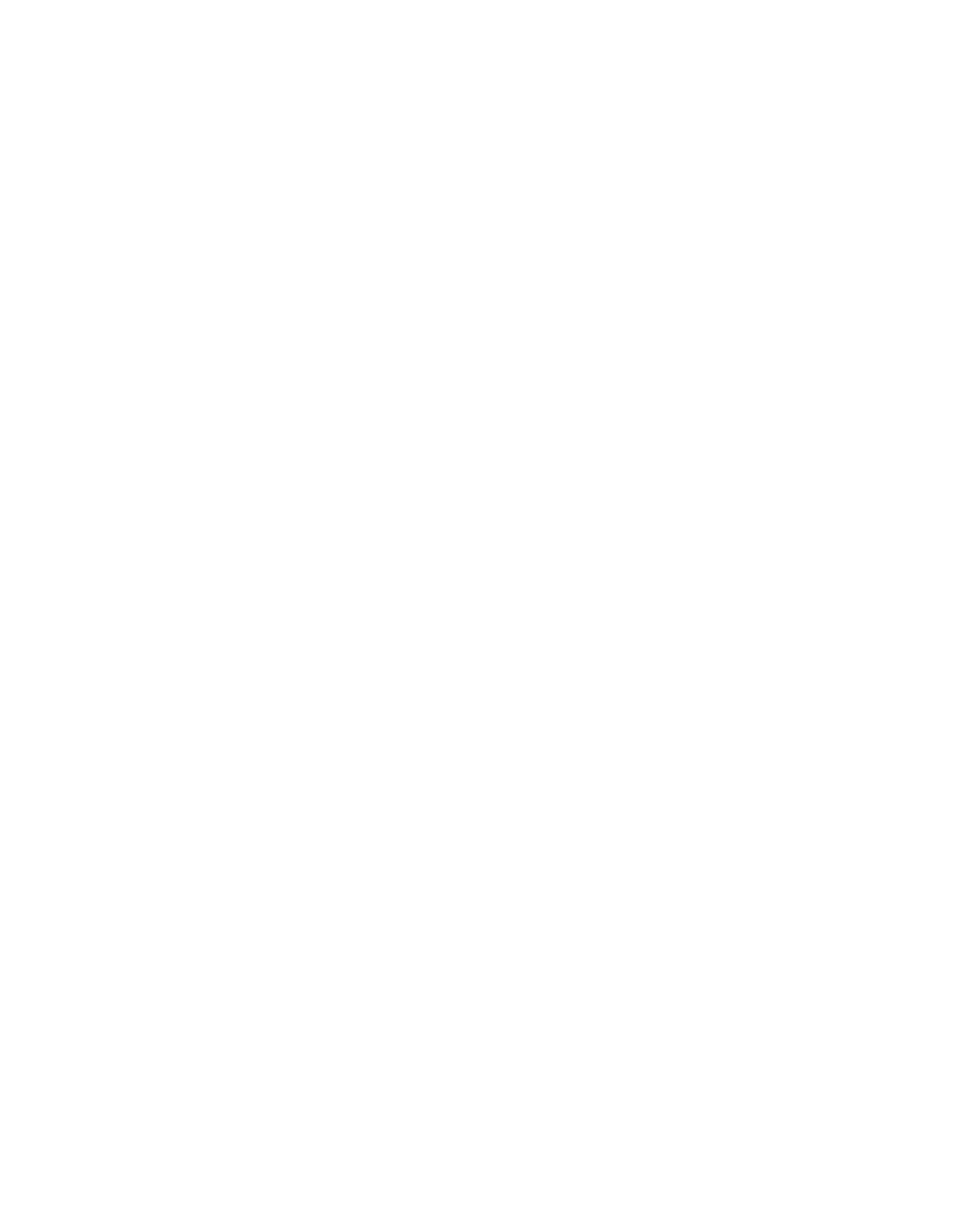## **ACKNOWLEDGMENTS**

Axios International, Inc. appreciates the support of our many partners during the execution of this task order (AID-OAA-TO-00013). We thank USAID for providing guidance and resources throughout the past year on all task order activities, which helped to ensure quality deliverables were achieved. Thanks also to the USAID Global Health Supply Chain Program – Procurement and Supply Management (GHSC-PSM) team for their partnership during the assessment activities. Special thanks to MOH Zambia for their leadership during the national supply chain assessment activities. We also appreciate data collectors' efforts and respondents' insights throughout the national assessment activities.

#### **ABOUT AXIOS**

Axios International, Inc. is part of a global healthcare organization with over 20 years of experience in the delivery of sustainable and innovative access to care solutions in low- and middle-income countries, providing a broad range of services in the global health sector to help modernize and strengthen health systems and quality of care. For more information, visit [www.axiosint.com.](http://www.axiosint.com/)

#### **RECOMMENDED CITATION**

Axios International, Inc. (2018). National Supply Chain Assessment Task Order – Annual Report. Submitted to the United States Agency for International Development by Axios International, Inc., under USAID Contract Number: AID-OAA-TO-16-0013 - USAID | Global Health Supply Chain -- Technical Assistance National Supply Chain Assessment Task Order.

Axios International Inc. 1050 Connecticut Avenue, 5th Floor Washington, DC 20036 Phone: 202-772-2031 | Fax: 202-772-3101 Web: [www.axiosint.com](http://www.axiosint.com/) 

This report was contracted under USAID Contract Number: AID-OAA-TO-16-0013 - USAID | Global Health Supply Chain - Technical Assistance National Supply Chain Assessment (NSCA) Task Order.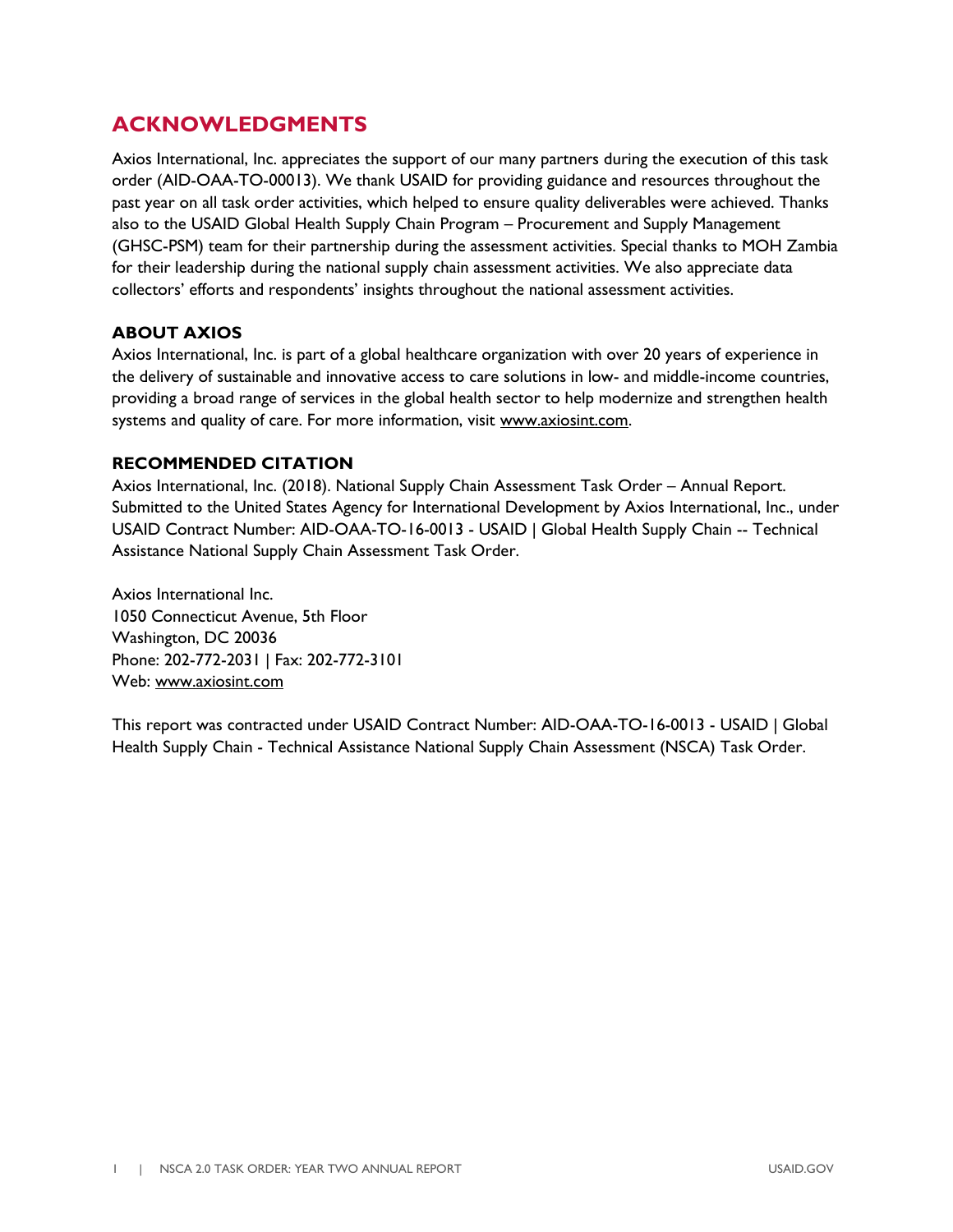# <span id="page-3-0"></span>**ACRONYMS AND ABBREVIATIONS**

| <b>CMM</b>   | <b>Capability Maturity Model</b>                               |
|--------------|----------------------------------------------------------------|
| GHSC-PSM     | Global Health Supply Chain – Procurement and Supply Management |
| <b>KPI</b>   | Key Performance Indicator                                      |
| <b>MOH</b>   | Ministry of Health                                             |
| <b>NSCA</b>  | National Supply Chain Assessment                               |
| TO           | Task Order                                                     |
| <b>USAID</b> | United States Agency for International Development             |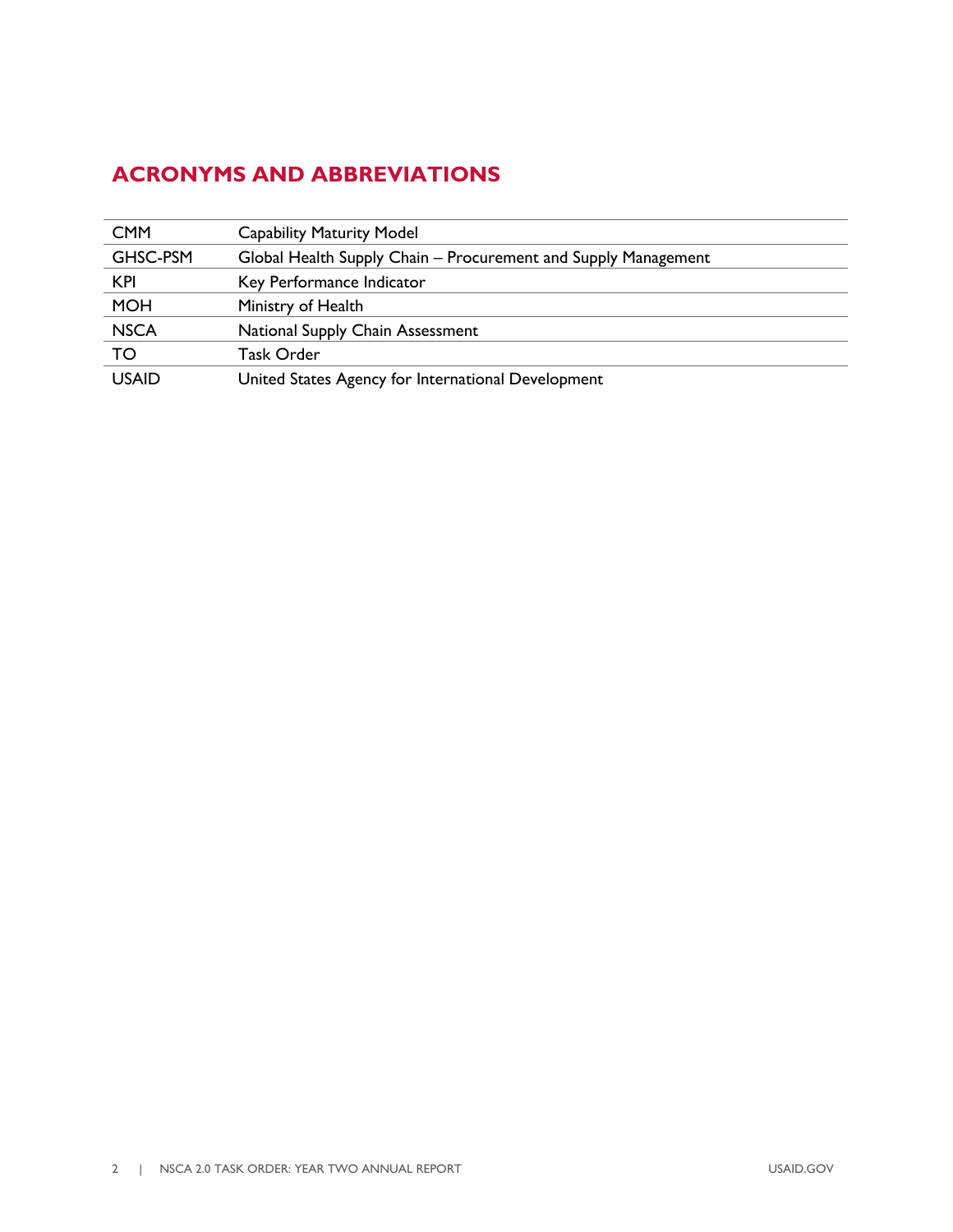#### <span id="page-4-0"></span>**CONTENTS**

| <b>ACRONYMS AND ABBREVIATIONS</b>                       |     |
|---------------------------------------------------------|-----|
| <b>CONTENTS</b>                                         | 3.  |
| <b>BACKGROUND</b>                                       |     |
| <b>PROGRAM OVERVIEW</b>                                 | 5.  |
| <b>ACHIEVEMENTS</b>                                     |     |
| <b>FUNDS OBLIGATED AND DISBURSED</b>                    | I O |
| <b>PROBLEMS ENCOUNTERED AND HOW THEY WERE RECTIFIED</b> |     |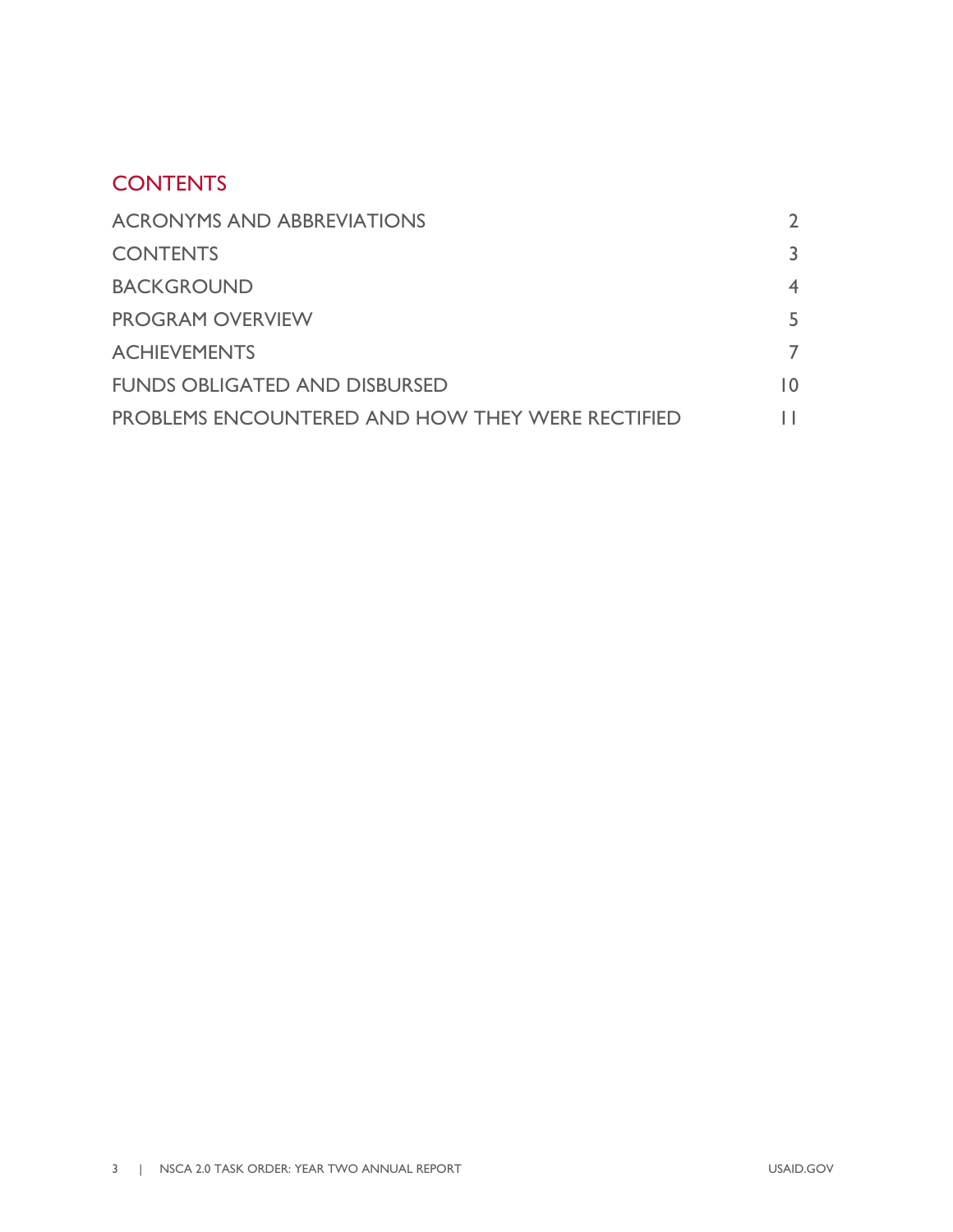## <span id="page-5-0"></span>**BACKGROUND**

In February 2015, Axios International, Inc. (Axios) received an IDIQ award for Technical Assistance – Global Health Supply Chain (GHSC). Subsequently, the NSCA Task Order (Contract # AID-OAA-TO-00013) was awarded to Axios in July 2016. This task order focused on updating a national supply chain assessment tool appropriate for use in developing country contexts. This report provides a brief overview of the activities and deliverables completed as part of this task order (TO) between July 19, 2017 and July 18, 2018. It summarizes program overview, achievements, funds obligated, and problems encountered and how they were rectified during the year two period of the TO.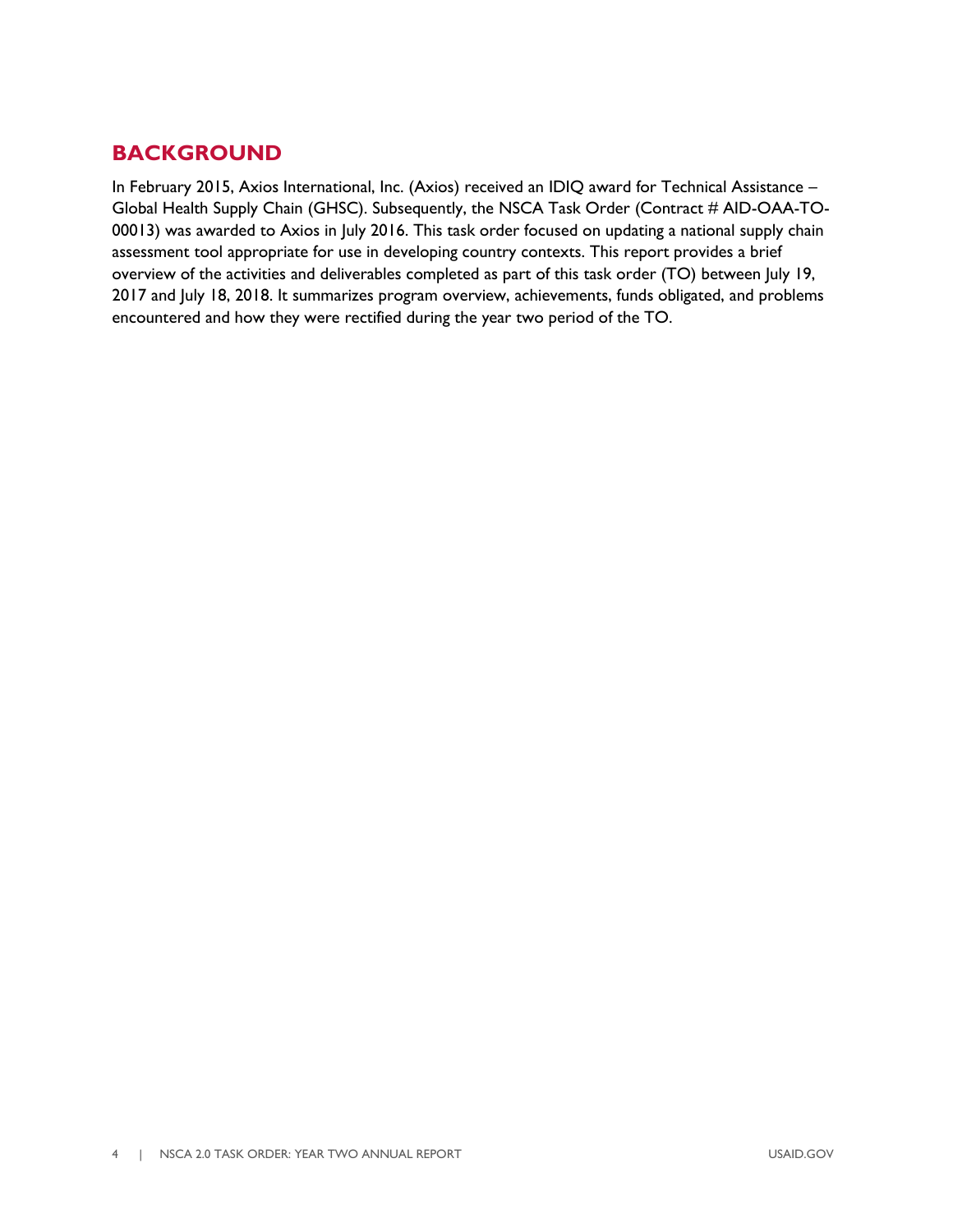## <span id="page-6-0"></span>**PROGRAM OVERVIEW**

A National Supply Chain Assessment (NSCA) tool was initially developed between 2010 and 2012 at the request of USAID by the PEPFAR-funded Supply Chain Management System (SCMS) project. USAID's objective was to establish a common basis by which to assess the performance of national public health supply chains for health commodities. The concept included developing a methodology that would produce a single score on a set performance scale that delivered the ability 1) for countries to selfassess the status, progress, and future needs within the public health supply chain, 2) to compare results across countries, and 3) to inform USAID investment decisions.

To develop the NSCA 1.0 tool, SCMS first conducted a literature review of Key Performance Indicators (KPIs) in use or recommended by international agencies, countries, and academia. Three issues emerged from this review:

- Though there was a wide range of KPIs, enough commonality existed to support the development of a core set of indicators (<20).
- Creating a meaningful single score outcome would be very difficult and could distract from other findings.
- KPIs alone provide an incomplete picture of a health supply chain. It is also necessary to understand the capabilities and potential capacity of the health supply chain.

After further review of the literature, and with the agreement of USAID, SCMS drew on the SCOR<sup>1</sup> model to create the NSCA Capability Maturity Module (CMM) as a complement to the KPI assessment.

This version of the NSCA, now referred to as NSCA 1.0, was piloted in three countries and subsequently deployed in a further 13 assessments over a three-year period.

This task order (AID-OAA-TO-00013) was developed to build on the achievements and lessons learned from NSCA 1.0 by developing an updated tool. This task order focused on updating the tool itself, preparing a number of support tools to guide and improve implementation efforts by a wide range of partners, creating templates to support dissemination, and piloting the new tool, NSCA 2.0, in two countries, Rwanda and Zambia.

The updated NSCA 2.0 incorporated a number of changes and improvements, as compared to NSCA 1.0. Key changes include the addition of four new modules, the introduction of yes/no binary responses for more objective scoring of capability maturity model items, and a clear sampling strategy. The updated tool also focuses more on aligning with public sector tools instead of commercial best practices. Additionally, optional key performance indicators have been added to the tool as a complement to the

<sup>1</sup>The **Supply Chain Operations Reference (SCOR)**model is unique in that it links business processes, performance metrics, practices, and people skills into a unified structure. It is hierarchical in nature, interactive and interlinked. <http://www.apics.org/apics-for-business/frameworks/scor>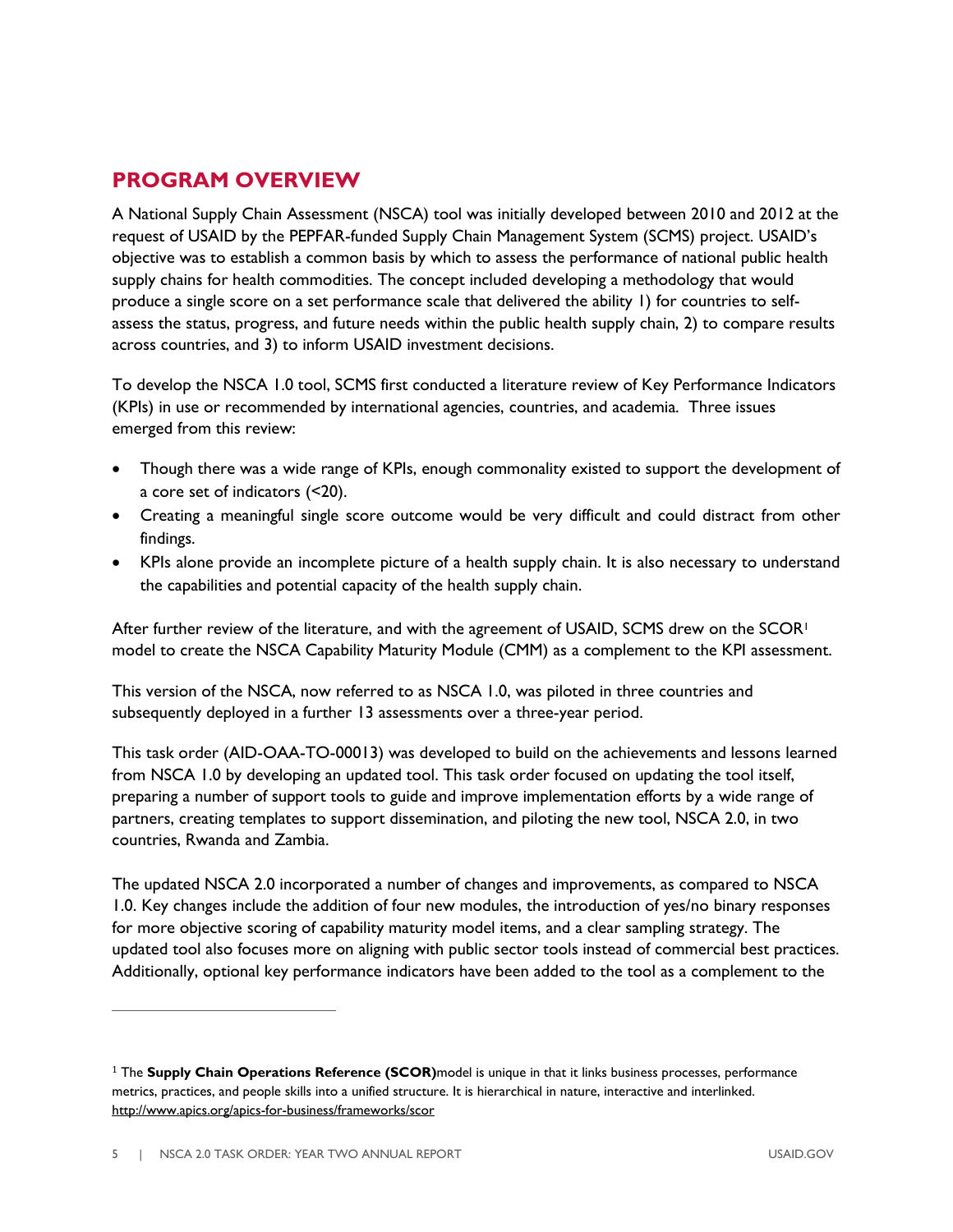core key performance indicators. Reference performance levels have also been outlined for the core key performance indicators.

More generally, the updated tool includes a number of support resources designed to reduce the burden of designing and implementing an NSCA. The implementation guide has been updated and data collection includes an automated component (through the use of Survey CTO and its upload capabilities to a centralized database). Also, analytic workbooks have been developed to quickly analyze data and produce simplified outputs for interpretation, and templates have been developed to guide report writing and other dissemination activities.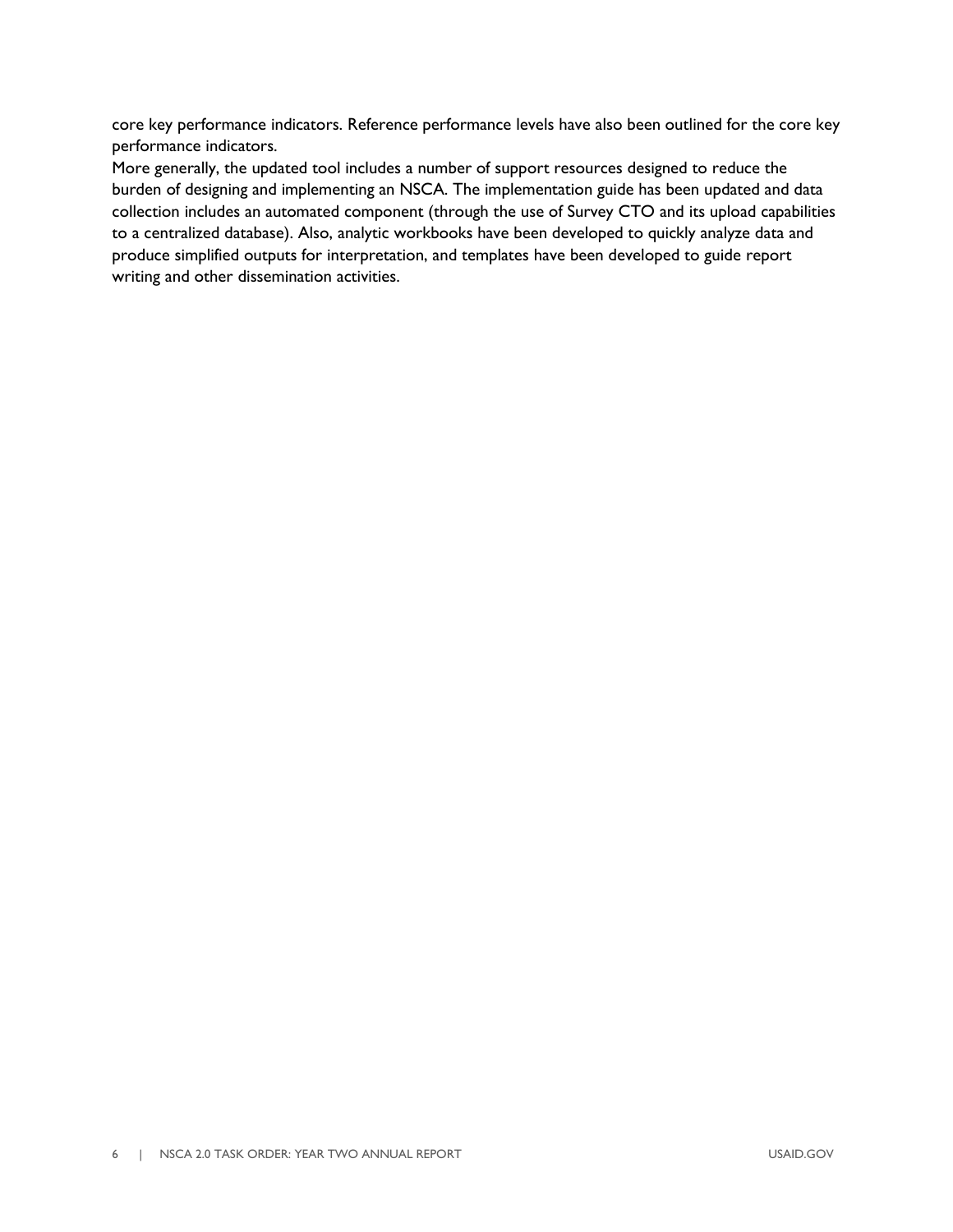# <span id="page-8-0"></span>**ACHIEVEMENTS**

Over the course of year two (July 19, 2017 – July 18, 2018), the team focused on completing several key tasks. The project team engaged in a number of activities that produced pilot data in year two. An NSCA was completed in Rwanda during year one and the team completed the final report on that activity in year two. The project also implemented an NSCA 2.0 in Zambia during year two and completed an initial report; this assessment activity also provided pilot data for continued refinement of the NSCA 2.0 toolkit. An additional assessment was completed in Uganda via a joint effort with the Global Fund. The project ensured that the paper tool and other required documents were updated and usable for the Global Fund team implementing in the field. The project also provided its Sampling and Survey Design Technical Advisor to participate in the field assessment and train the team.

The project also initiated dissemination activities, including a 4-day training with 65 participants in Washington, DC. Overall, participants indicated the training was a positive experience in that they both learned about the NSCA and felt capable of implementing the tool. Additionally, Global Fund staff intend to recommend using the NSCA as their standard tool for future Global Fund-supported supply chain diagnostics. After the training, feedback from both the training team and training participants was utilized to refine the training materials further and create a standard training package that can be used to train others on a go forward basis.

In addition to these three specific activities, the project worked to refine a number of the deliverables that comprise the NSCA 2.0 toolkit. These activities and other year two achievements on specific deliverables are outlined in the tables below:

| Note: Where there is a percent completion indicated, the percent is a best estimate for the degree of |  |
|-------------------------------------------------------------------------------------------------------|--|
| deliverable completion as of the end of year two.                                                     |  |

| <b>TABLE 1. PROGRESS ON TASK ORDER DELIVERABLES FOR YEAR TWO</b> |                                         |                                                                    |                                                                      |  |
|------------------------------------------------------------------|-----------------------------------------|--------------------------------------------------------------------|----------------------------------------------------------------------|--|
| #                                                                | <b>CATEGORY</b>                         | <b>DELIVERABLE DESCRIPTION</b>                                     | DATE ACHIEVED/ ESTIMATED<br>PERCENT COMPLETION IN YEAR<br><b>TWO</b> |  |
|                                                                  | Administrative                          | Monthly Financial Reports                                          | <b>Submitted Monthly</b>                                             |  |
| $\overline{2}$                                                   | NSCA 2.0 Toolkit<br><b>Deliverables</b> | Finalize Initial Documentation List of<br><b>Required Elements</b> | July 2017                                                            |  |
| 3                                                                | NSCA 2.0 Toolkit<br><b>Deliverables</b> | Initial Documentation Package*                                     | 95%                                                                  |  |
| 4                                                                | NSCA 2.0 Toolkit<br><b>Deliverables</b> | Revised NSCA 2.0 Package**                                         | 85%                                                                  |  |
| 5                                                                | <b>NSCA Pilot Activities</b>            | NSCA 2.0: Zambia Pilot Activity Final<br><b>Report and Annexes</b> | 85% (Report)<br>75% (Annexes)                                        |  |
| 6                                                                | <b>NSCA Pilot Activities</b>            | NSCA 2.0: Submit Rwanda Pilot Final<br>Report to the DEC           | July 2018                                                            |  |
| 7                                                                | <b>NSCA Pilot Activities</b>            | NSCA 2.0: Pilot Lessons Learned Report                             | August 2017                                                          |  |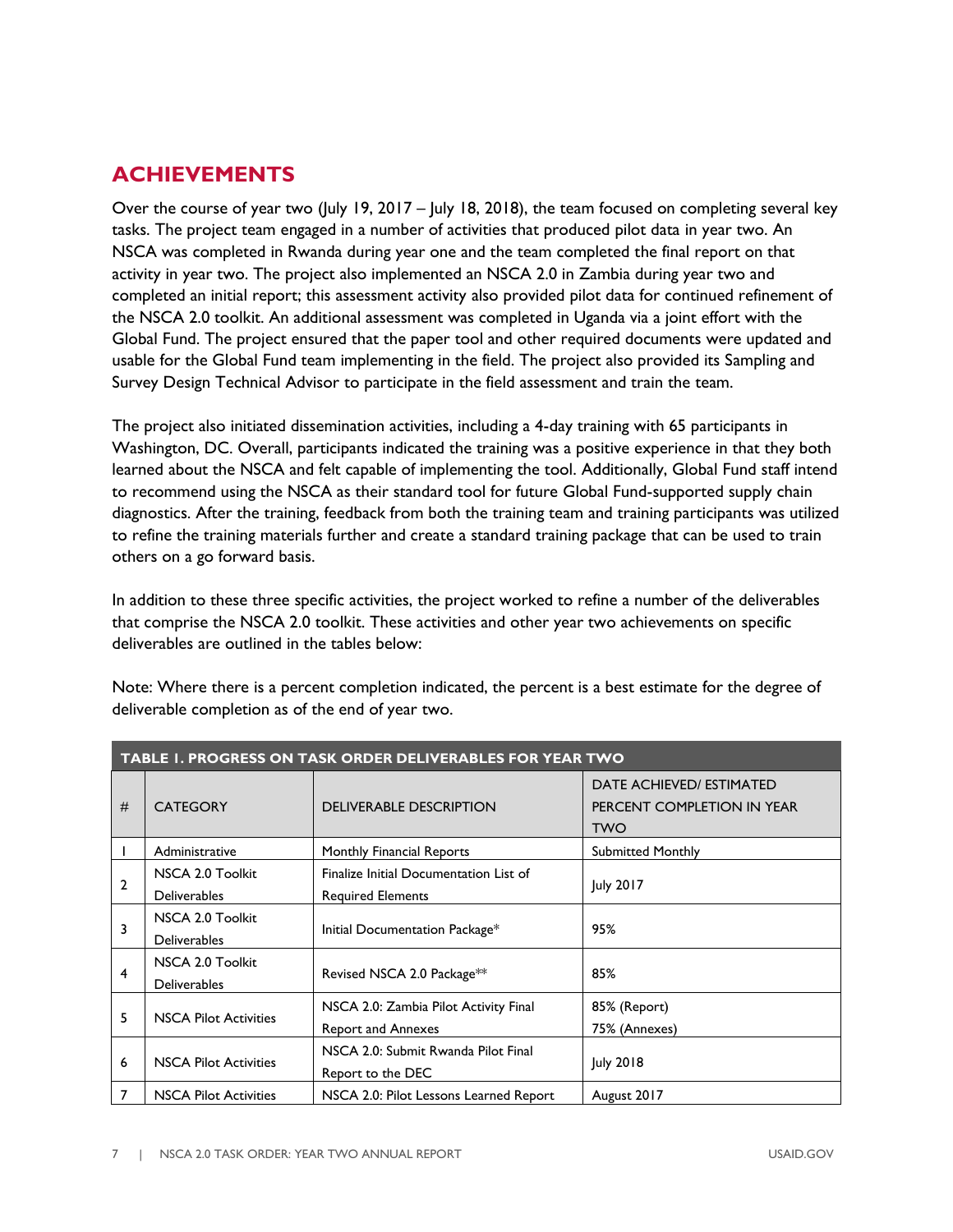| <b>TABLE I. PROGRESS ON TASK ORDER DELIVERABLES FOR YEAR TWO</b> |                                             |                                         |                                                                      |
|------------------------------------------------------------------|---------------------------------------------|-----------------------------------------|----------------------------------------------------------------------|
| #                                                                | <b>CATEGORY</b>                             | <b>DELIVERABLE DESCRIPTION</b>          | DATE ACHIEVED/ ESTIMATED<br>PERCENT COMPLETION IN YEAR<br><b>TWO</b> |
| 8                                                                | <b>Dissemination</b><br><b>Deliverables</b> | Develop Dissemination and Training Plan | June 2018                                                            |
| 9                                                                | <b>Dissemination</b><br><b>Deliverables</b> | NSCA 2.0 Training Session(s)            | April 2018                                                           |
| 10                                                               | <b>Dissemination</b><br><b>Deliverables</b> | <b>NSCA Training Report</b>             | <b>July 2018</b>                                                     |
|                                                                  | <b>Dissemination</b><br><b>Deliverables</b> | Implement Dissemination Plan***         | April 2018 - July 2018                                               |

\* A number of items comprise the initial documentation package. These items are noted in Table 2. below.

\*\*Items included in the Initial documentation and NSCA 2.0 package components are built into the toolkit itself. These sub-deliverables include updating information captured by the tool, improved methodology, automated analysis as feasible, weighting data as needed, and improving tool usability. \*\*\*The dissemination plan outlined both near and long-term dissemination activities. Some activities were completed by the project during year two, while others will be completed by USAID in the future. The date range of April to July 2018 reflects only dissemination activities completed by the project in year two.

One of the key deliverables, the initial documentation package, is a collated group of sub-deliverables. The sub-deliverables and dates of achievement for elements of this core deliverable completed during year two of the task order are outlined in Table 2.

| TABLE 2. INITIAL DOCUMENTATION PACKAGE COMPONENTS |                                       |                            |  |
|---------------------------------------------------|---------------------------------------|----------------------------|--|
| #                                                 | <b>DELIVERABLE DESCRIPTION</b>        | DATE ACHIEVED/ ESTIMATED   |  |
|                                                   |                                       | PERCENT COMPLETION IN YEAR |  |
|                                                   |                                       | <b>TWO</b>                 |  |
|                                                   | Preparation, Training, and Initiation |                            |  |
|                                                   | Implementation Guide                  | 90%                        |  |
| 2                                                 | Memorandum of Understanding Template  | June 2018                  |  |
| 3                                                 | Sampling/Site Selection Tool          | June 2018                  |  |
| 4                                                 | Data Collection Training Presentation | July 2018                  |  |
| 5                                                 | How to Conduct a KPI Interview        | 90%                        |  |
| 6                                                 | How to Conduct a Capability Interview | 90%                        |  |
| 7                                                 | Glossary                              | 95%                        |  |
|                                                   | <b>CMM Data Collection Tools</b>      |                            |  |
| 8                                                 | <b>CMM Master Questionnaire</b>       | June 2018                  |  |
| 9                                                 | CMM Paper-Based Tool                  | June 2018                  |  |
| 10                                                | CMM SurveyCTO                         | June 2018                  |  |
| $\mathbf{H}$                                      | CMM Instructions to update Survey CTO | 50%                        |  |
|                                                   | <b>KPI Data Collection Tools</b>      |                            |  |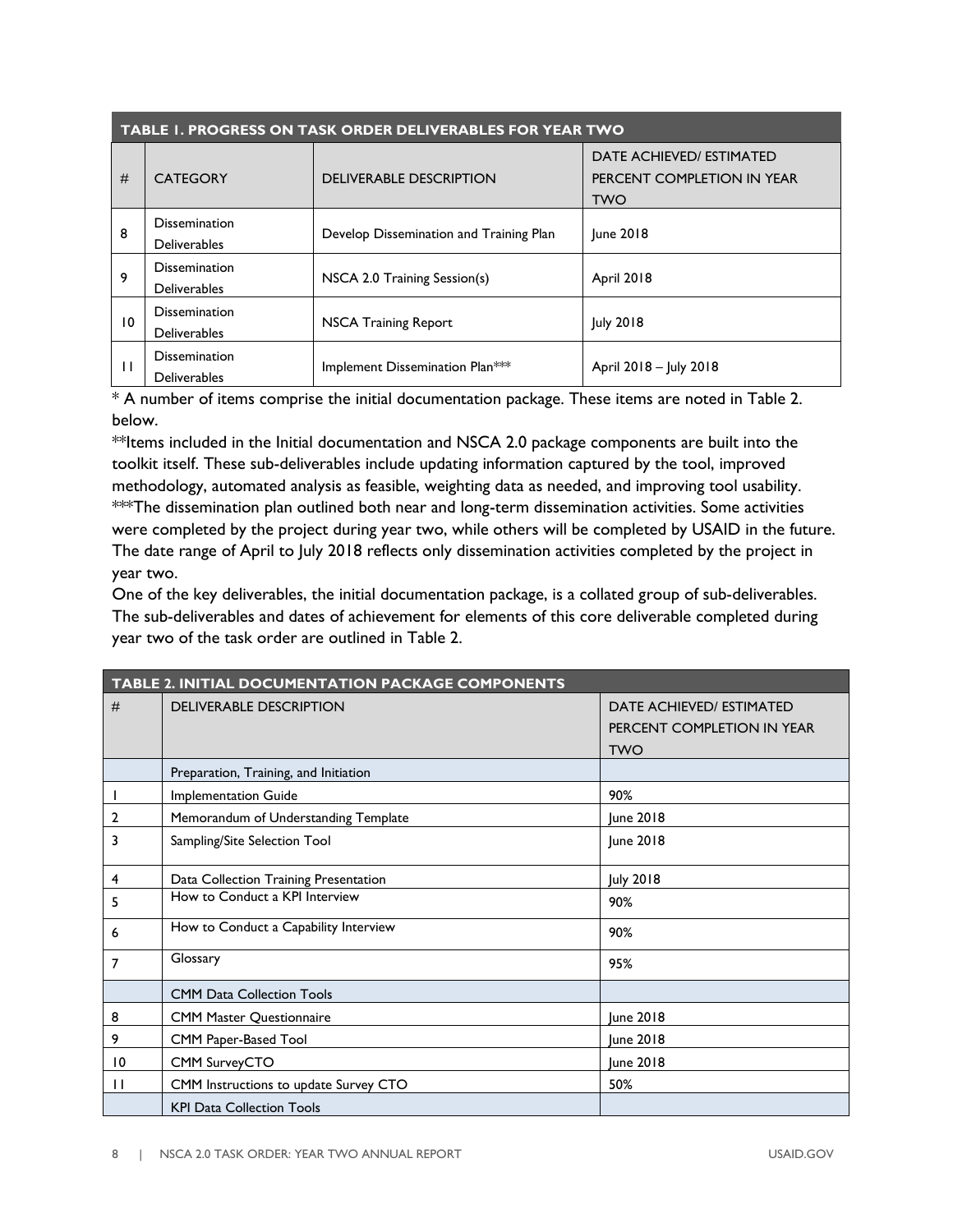| <b>TABLE 2. INITIAL DOCUMENTATION PACKAGE COMPONENTS</b> |                                                                      |                            |  |
|----------------------------------------------------------|----------------------------------------------------------------------|----------------------------|--|
| #                                                        | <b>DELIVERABLE DESCRIPTION</b>                                       | DATE ACHIEVED/ ESTIMATED   |  |
|                                                          |                                                                      | PERCENT COMPLETION IN YEAR |  |
|                                                          |                                                                      | <b>TWO</b>                 |  |
| 12                                                       | KPI - Indicator Reference Sheet                                      | 99%                        |  |
| 13                                                       | KPI Paper-Based Tool (Central Level)                                 | 90%                        |  |
| 4                                                        | KPI Paper-Based Tool (Non-Central Level)                             | 90%                        |  |
| 15                                                       | KPI Instructions to update Survey CTO (Central Level)<br>50%         |                            |  |
| 16                                                       | KPI Instructions to update Survey CTO (Non-Central)<br>50%           |                            |  |
|                                                          | CMM Analysis Tools and Templates                                     |                            |  |
| 17                                                       | CMM Analysis Workbook and Dashboard                                  | 90%                        |  |
| 18                                                       | Instructions for CMM Analysis Workbook and Dashboard                 | 90%                        |  |
| 9                                                        | 90%<br>CMM Data Analysis Plan                                        |                            |  |
| 20                                                       | <b>CMM Codebook</b>                                                  | 90%                        |  |
|                                                          | KPI Analysis Tool and Templates (Central Level)                      |                            |  |
| 21                                                       | KPI Analysis Workbook and Dashboard (Central Level)                  | 90%                        |  |
| 22                                                       | Instructions for KPI Analysis Workbook and Dashboard (Central Level) | 90%                        |  |
| 23                                                       | KPI Codebook (Central Level)                                         | 90%                        |  |
| 24                                                       | 90%<br>KPI Data Analysis Plan (Central Level)                        |                            |  |
|                                                          | KPI Analysis Tools and Template (Non-Central Level)                  |                            |  |
| 25                                                       | KPI Analysis Workbook and Dashboard (Non-Central Level)              | 90%                        |  |
| 26                                                       | Instructions for KPI Analysis Workbook and Dashboard (Non-Central    | 90%                        |  |
|                                                          | Level)                                                               |                            |  |
| 27                                                       | KPI Data Analysis Plan (Non-Central Level)                           | 90%                        |  |
| 28                                                       | KPI Codebook (Non-Central Level)                                     | 90%                        |  |
|                                                          | Reporting Tools and Templates                                        |                            |  |
| 29                                                       | NSCA 2.0 Country Debrief/ Final Presentation Template                | June 2018                  |  |
| 30                                                       | <b>Action Brief Template</b>                                         | April 2018                 |  |
| 31                                                       | <b>Action Brief Sample</b>                                           | April 2018                 |  |
| 32                                                       | Final Report Template                                                | April 2018                 |  |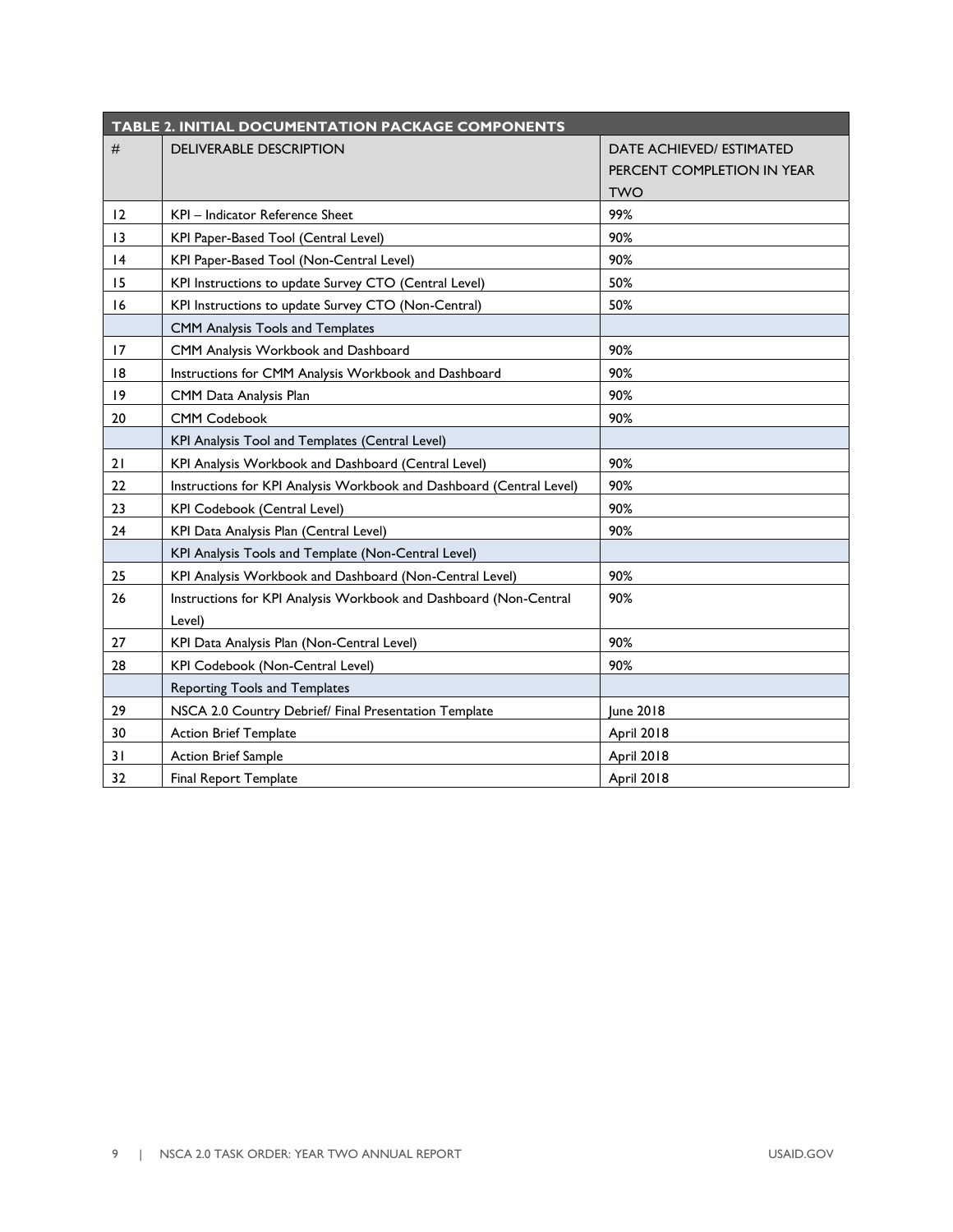# <span id="page-11-0"></span>**FUNDS OBLIGATED AND DISBURSED**

At the start of year two, a total of \$1,000,000 was committed to this Task Order (AID-OAA-TO-16- 00013). Between July 19, 2017 to July 18, 2018 an additional \$373,000 was obligated, bringing the total obligated funds for the task order to \$1,373,000. The Task Order ceiling is \$1,496,582. Table 3. provides a brief overview of funds disbursed over the life of the Task Order through the end of year two.

#### **TABLE 3. FUNDS OBLIGATED FOR TASK ORDER AID OAA TO 16 00013 THROUGH THE END OF YEAR TWO**

| # | <b>MODIFICATION</b><br><b>NUMBER</b> | <b>DESCRIPTION</b>            | <b>DATE</b>     | <b>FUNDS OBLIGATED</b><br>(USD) | <b>TOTAL FUNDS</b><br><b>OBLIGATED (USD)</b> |
|---|--------------------------------------|-------------------------------|-----------------|---------------------------------|----------------------------------------------|
|   | $N/A^*$                              |                               | Jul 29,<br>2016 | \$950,000                       | \$950,000                                    |
| 2 | Modification #1                      | Minor Clause Changes          | Feb 3,<br>2017  | \$0                             | \$950,000                                    |
| 3 | Modification #2                      | Changed Fixed Fee<br>Payment  | May 9,<br>2017  | \$0                             | \$950,000                                    |
| 4 | Modification #3                      | Increased Obligated<br>Amount | Jun 6,<br>2017  | \$50,000                        | \$1,000,000                                  |
| 5 | Modification #4                      | Increased Obligated<br>Amount | Jan 2,<br>2018  | \$223,000                       | \$1,223,000                                  |
| 6 | Modification #5                      | Increased Obligated<br>Amount | May 18,<br>2018 | \$150,000                       | \$1,373,000                                  |

\*Initial funds disbursement